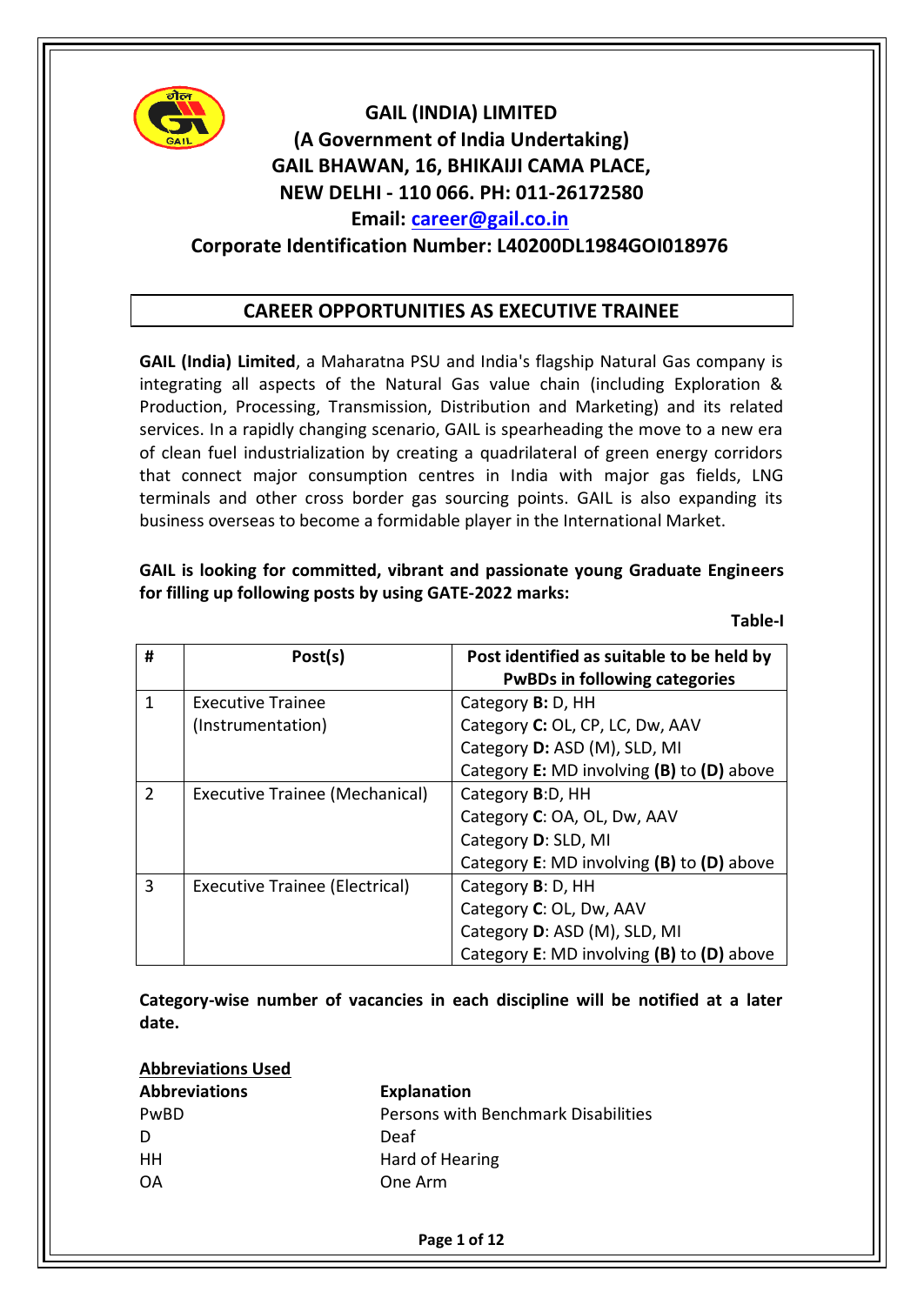| OL         | One Leg                             |  |
|------------|-------------------------------------|--|
| СP         | Cerebral Palsy                      |  |
| LC.        | Leprosy Cured                       |  |
| Dw         | Dwarfism                            |  |
| AAV        | <b>Acid Attack Victims</b>          |  |
| ASD        | Autism Spectrum Disorder            |  |
|            | (M = Mild, MoD = Moderate)          |  |
| <b>SLD</b> | <b>Specific Learning Disability</b> |  |
| MI         | <b>Mental Illness</b>               |  |
| MD         | <b>Multiple Disability</b>          |  |
|            |                                     |  |

## **1. MINIMUM ESSENTIAL QUALIFICATIONS REQUIRED FOR THE POST OF EXECUTIVE TRAINEES ARE INDICATED IN TABLE-II BELOW:**

|                |                          | <b>Table-II</b>                                             |  |  |
|----------------|--------------------------|-------------------------------------------------------------|--|--|
| #              | <b>POST/DISCIPLINE</b>   | MINIMUM ESSENTIAL QUALIFICATIONS REQUIRED                   |  |  |
|                |                          |                                                             |  |  |
| $\mathbf{1}$   | <b>Executive Trainee</b> | Bachelor Degree in Engineering in Instrumentation/          |  |  |
|                | (Instrumentation)        | Instrumentation & Control/ Electronics & Instrumentation    |  |  |
|                |                          | / Electrical & Instrumentation / Electronics / Electrical & |  |  |
|                |                          | Electronics with minimum 65% marks.                         |  |  |
| $\overline{2}$ | <b>Executive Trainee</b> | Bachelor Degree in Engineering/Technology<br>in in          |  |  |
|                | (Mechanical)             | Mechanical/ Production/ Production & Industrial/            |  |  |
|                |                          | Manufacturing/ Mechanical & Automobile with minimum         |  |  |
|                |                          | 65% marks.                                                  |  |  |
| $\mathbf{3}$   | <b>Executive Trainee</b> | Bachelor Degree in Engineering in Electrical/ Electrical &  |  |  |
|                | (Electrical)             | Electronics with minimum 65% marks.                         |  |  |

## **2. RELAXATION IN MINIMUM PERCENTAGE OF MARKS IN EDUCATIONAL QUALIFICATIONS :**

Relaxation in minimum percentage of marks in essential qualification will be provided in respect of SC, ST and PwBD category candidates as per following:

 Wherever minimum percentage of marks have been specified as **65 %**, **relaxed minimum percentage of marks in educational qualification in respect of SC, ST and PwBD category candidates is 60 %.**

**SC/ST/PwBD** category candidates applying against unreserved posts shall be considered under general standard of merit and no relaxation in minimum qualifying percentage of marks in education qualification shall be available to them.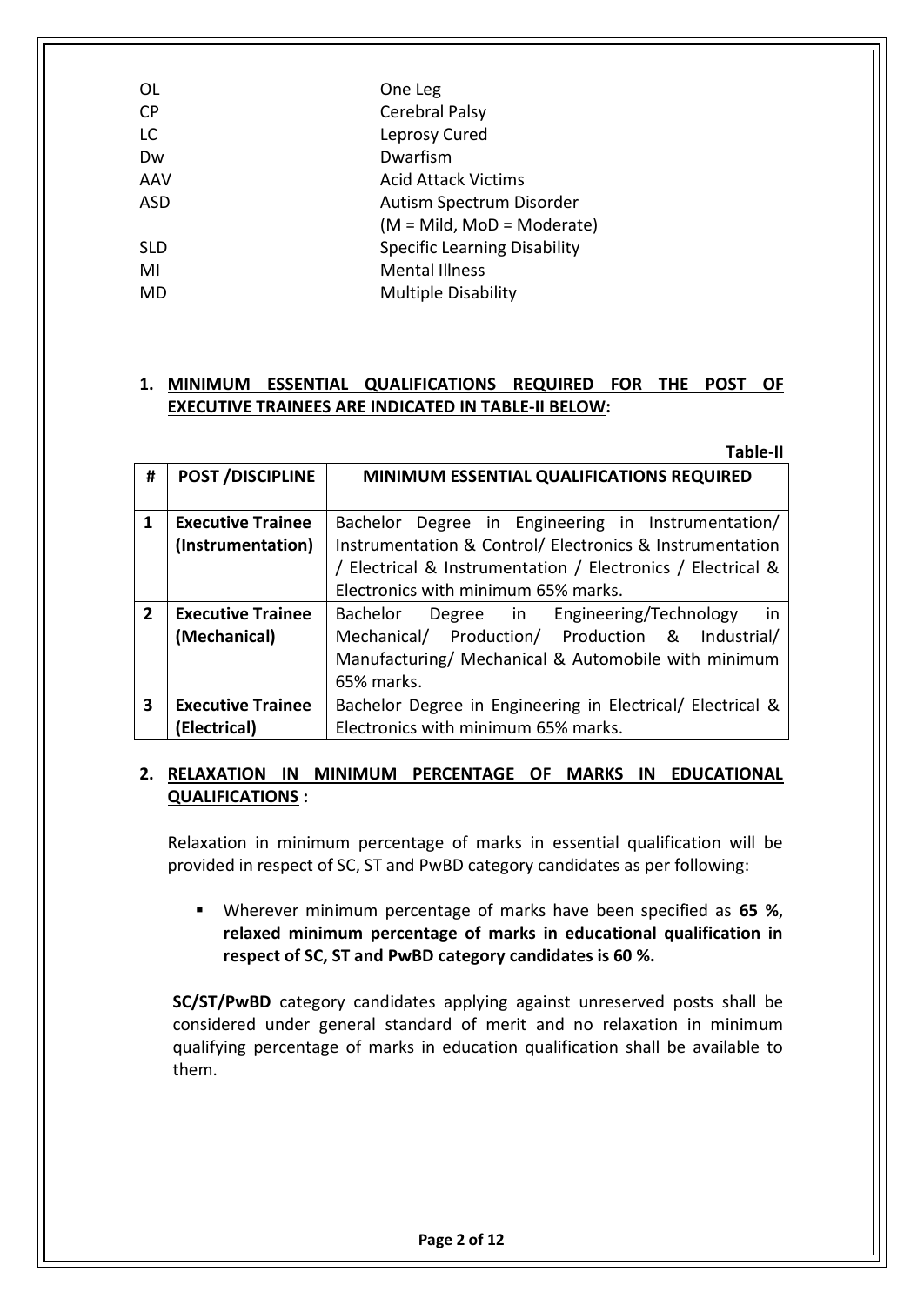## 3. **TERMS AND CONDITIONS IN RESPECT OF ESSENTIAL QUALIFICATION(S) [***As mentioned under relevant column in Table-II]*

3.1. Minimum essential educational qualifications required for each Post shall be as indicated in **Table-II** above against each post.

## 3.2. **Only full time Regular courses will be considered**.

- 3.3. All qualifications must be from UGC recognized Indian University/UGC recognized Indian Deemed University or AICTE approved courses from Autonomous Indian Institutions/concerned statutory council (wherever applicable).
- 3.4. Minimum percentage of marks in the essential qualification(s), as specified shall be considered as per Institute/University rules/norms.
- 3.5. Wherever CGPA/OGPA/CPI or letter grade in a Degree is awarded, equivalent percentage of marks should be indicated in the application as per norms adopted by University/Institutes. Candidate is required to obtain a certificate to this effect from the University/Institute which shall be required at the time of Group Discussion and/or Interview.
- 3.6. Engineering Degree can be B.E. / B.Tech. / B.Sc. Engg.
- 3.7. Candidates having 05 years B.E / B. Tech. + M.E / M. Tech. integrated dual degree in engineering in relevant discipline shall also be considered.
- 3.8. Candidates who have completed their Bachelor degree in Engineering (including 05 years BE/ B.Tech + ME/ M.Tech integrated dual degree in Engineering) in the year **2021** / candidates who are currently in the final year (**2021-2022**) of their Engineering Degree course (including 05 years BE/B.Tech + ME/ M Tech integrated dual degree in Engineering course) **only are eligible** to apply for the post of Executive Trainee in the discipline as per the Table II above.
- 3.9. Candidates who have completed their Bachelor Degree in Engineering discipline (including 05 years BE/B.Tech + ME/M.Tech integrated dual degree in Engineering) in the year **2021** and belonging to General/EWS/OBC(NCL) category must have secured minimum 65% marks and candidates belonging to SC/ST/PwBD category must have secured minimum 60% marks.
- 3.10. Candidates who are currently in the final year (**2021-2022**) of their Bachelor Degree in Engineering discipline (including 05 years BE/ B.Tech + ME/ M Tech integrated dual degree in Engineering) and belonging to General/EWS/OBC(NCL) category must have secured minimum 65% marks in aggregate up to the last semester / year examination at the time of application and candidates belonging to SC/ST/PwBD category must have secured minimum 60% marks in aggregate up to the last semester / year examination at the time of application.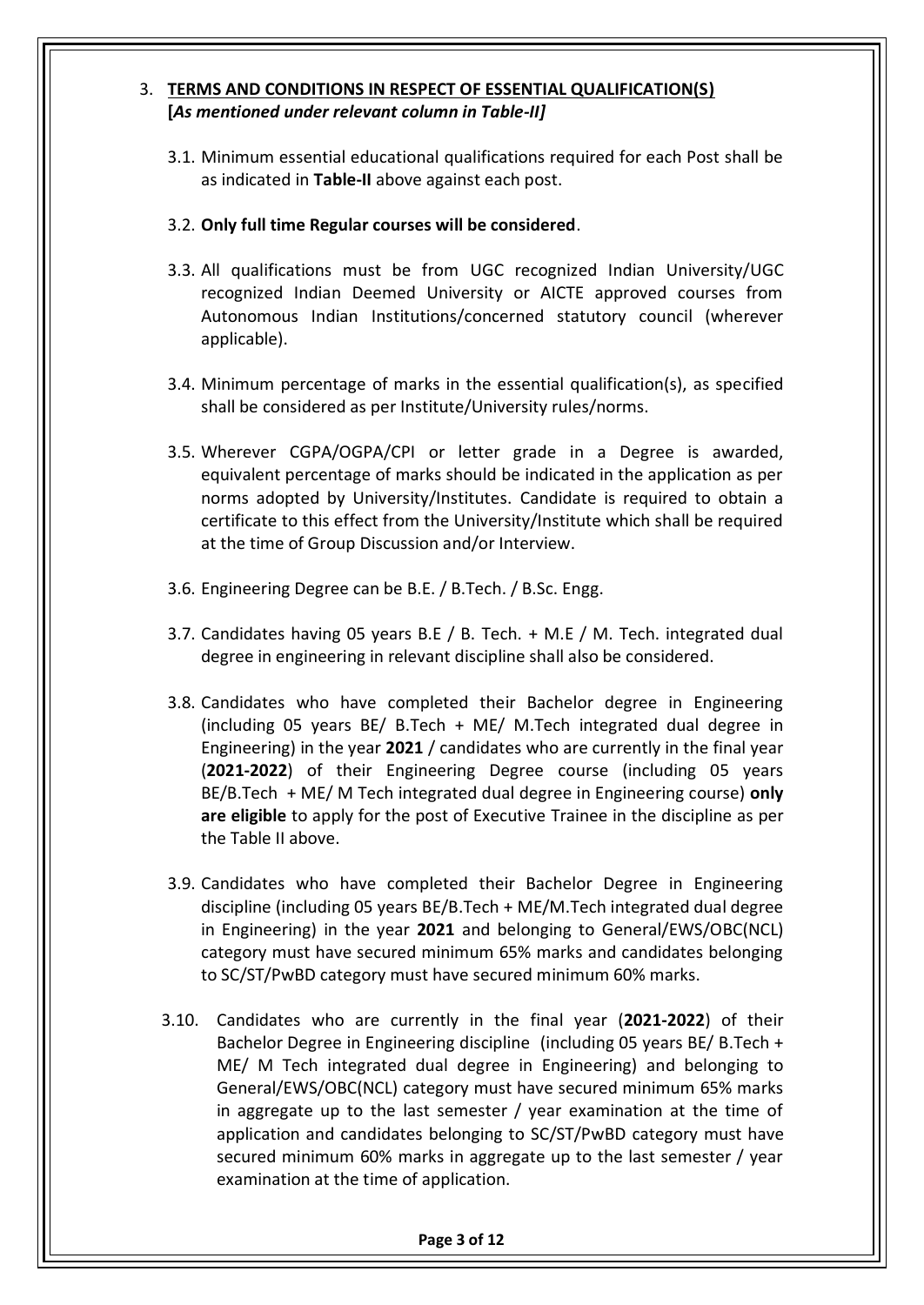- 3.11. Selection of candidates who are currently in the final year (**2021-2022**) of their Engineering Degree course (including 05 years BE/ B.Tech + ME/ M Tech integrated dual degree in Engineering course) will be further subject to obtaining minimum **65%** marks in case of General/EWS/OBC(NCL) category candidates and minimum **60%** marks in case of SC/ST/PwBD category candidates in their Engineering Degree and submission of Engineering Degree certificate (at least provisional certificate) and mark sheets of all semesters/ years towards documentary proof of having passed the qualifying Engineering Degree examination in relevant discipline/ branch with minimum prescribed percentage of marks as indicated above .
- 3.12. Candidates who have completed their Bachelor degree in Engineering / Technology in relevant discipline/ branch **in the year 2020 or earlier are not eligible** to apply for the post of Executive Trainee.

#### 4. **AGE LIMIT & AGE RELAXATION**:

- 4.1. The upper Age Limit is **26 years as on 16.03.2022** for the posts of Executive Trainee in all disciplines.
- 4.2. The upper age limit is relaxable by **05 years** for **SC/ST** category candidates and **03 years** for **OBC(NCL)** category candidates. It is relaxable by 10 years for PwBD candidates belonging to General/EWS category, 13 years for PwBD candidates belonging to OBC(NCL) category and 15 years for PwBD candidates belonging to SC/ST category. The above relaxation in upper age limit is applicable only in respect of posts which are reserved for SC/ ST/OBC(NCL) candidates. SC/ST/OBC(NCL) candidates applying against unreserved (UR) posts shall be considered under general standard of merit and no relaxation in upper age limit shall be available to them. Relaxation in upper age limit shall be applicable for PwBDs irrespective of the fact whether the post is reserved or not, provided the post is identified suitable for PwBDs.
- 4.3. The upper age limit is also relaxable by 05 years for candidates domiciled in the state of Jammu & Kashmir between 1.1.1980 and 31.12.1989.
- 4.4. In case of Ex-servicemen who have put in not less than six months continuous service in the Armed Forces of the Union, they shall be allowed to deduct the period of such service (actual service rendered in the Armed Forces) from their actual age, and if the resultant age does not exceed the maximum age limit prescribed for the posts/ services for which a candidate seeks appointment by more than 3 years, he/she be deemed to satisfy the conditions regarding the age limit.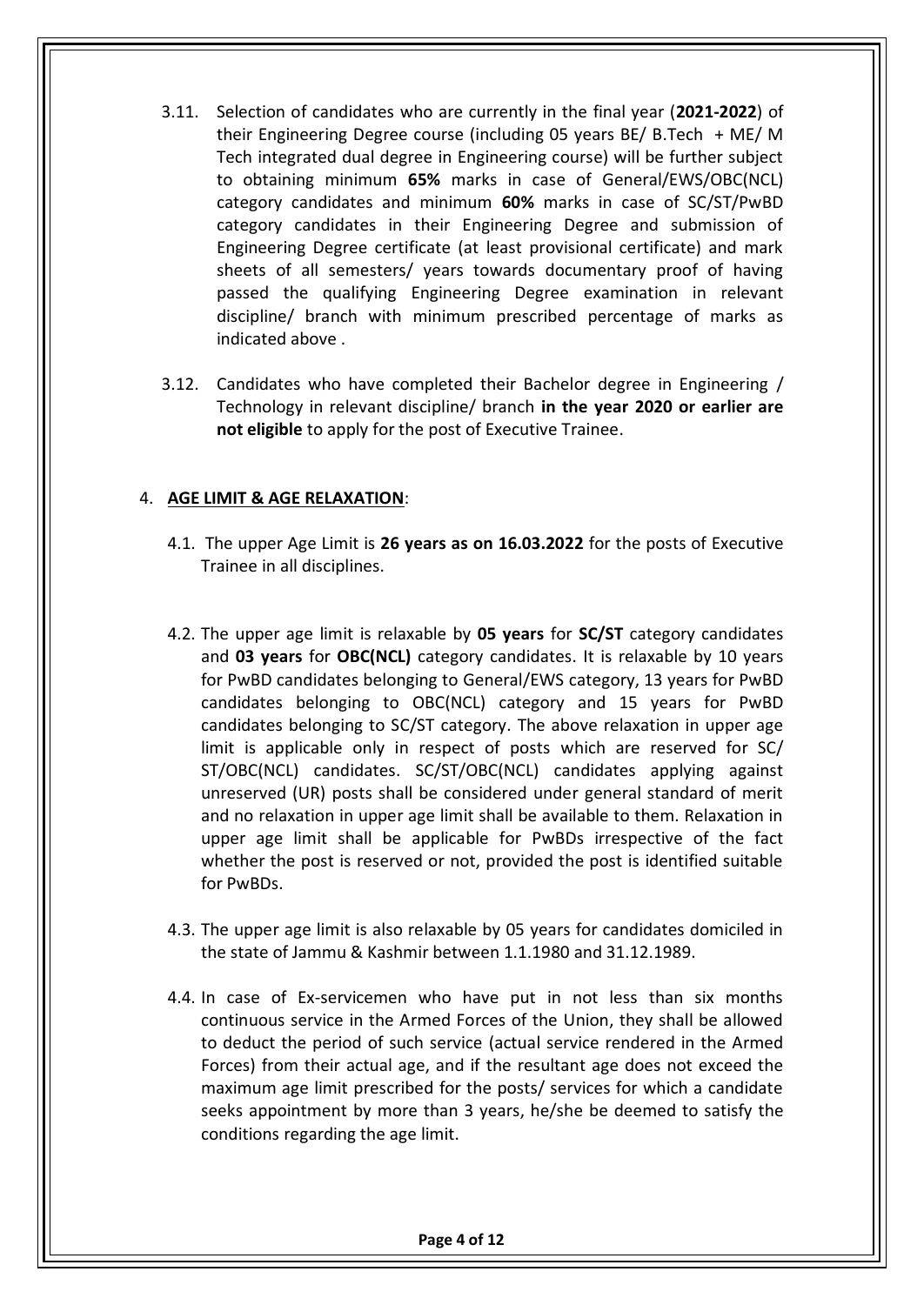#### 4.5. **Maximum upper age of the applicant shall not exceed 56 years including all possible age relaxations.**

### **5. EMOLUMENTS:**

- 5.1. Selected candidates will be offered pay and allowances of the grade applicable to them.
- 5.2. **Pay and Allowances**: Basic Pay as applicable in the grade, Variable Dearness Allowance (VDA) at the applicable rates and perks & allowances under cafeteria approach.
- 5.3. **Variable Pay**: Performance Related Pay based on individual and organizational performance.
- 5.4. **Other Benefits**: Company Accommodation / Leased Accommodation / HRA, medical facility, group insurance, etc.
- 5.5. **Superannuation Benefits**: Besides Contributory Provident Fund, Gratuity and Pension, employees who superannuate from GAIL after rendering a minimum of 15 years of service will also be entitled to Post-Retirement Medical Benefits.

All the above benefits will be governed by the policy of the Company in force & amended from time to time.

#### **6. PLACEMENT/ ASSIGNMENTS**

During the Training-cum-Probation period and/ or after absorption, the candidates may be posted at any of the installations/ projects/ offices, etc. of GAIL (India) Limited or any of the subsidiaries/ Joint Ventures of GAIL (India) Limited or deputed to any Department of Government of India/ other PSUs, etc. The selected candidates may be assigned jobs/ functions/ assignments as per the business requirements of the company including shift operations.

## **7. HEALTH/MEDICAL FITNESS**

Appointment to the above posts will be subject to the candidate being medically fit as per the standards prescribed for the post by the Company. Every candidate appointed to a post in the Company shall be required to get their Pre-Employment Medical Examination done in a Central/ State Government Hospital (having the status of minimum District Hospital) or in GAIL nominated empanelled hospitals and submit Medical reports in the prescribed formats issued by Medical Authority i.e., Chairman of Medical Board or Civil Surgeon or Medical Superintendent or Chief Medical Officer or equivalent of a Central/ State Government Hospital (having the status of minimum District Hospital) or in GAIL nominated empanelled hospital. Acceptance of joining will be subject to the Medical Fitness Certificate so issued by the Medical Authority being further accepted by designated CMO, GAIL (India) Limited. GAIL reserves the right to re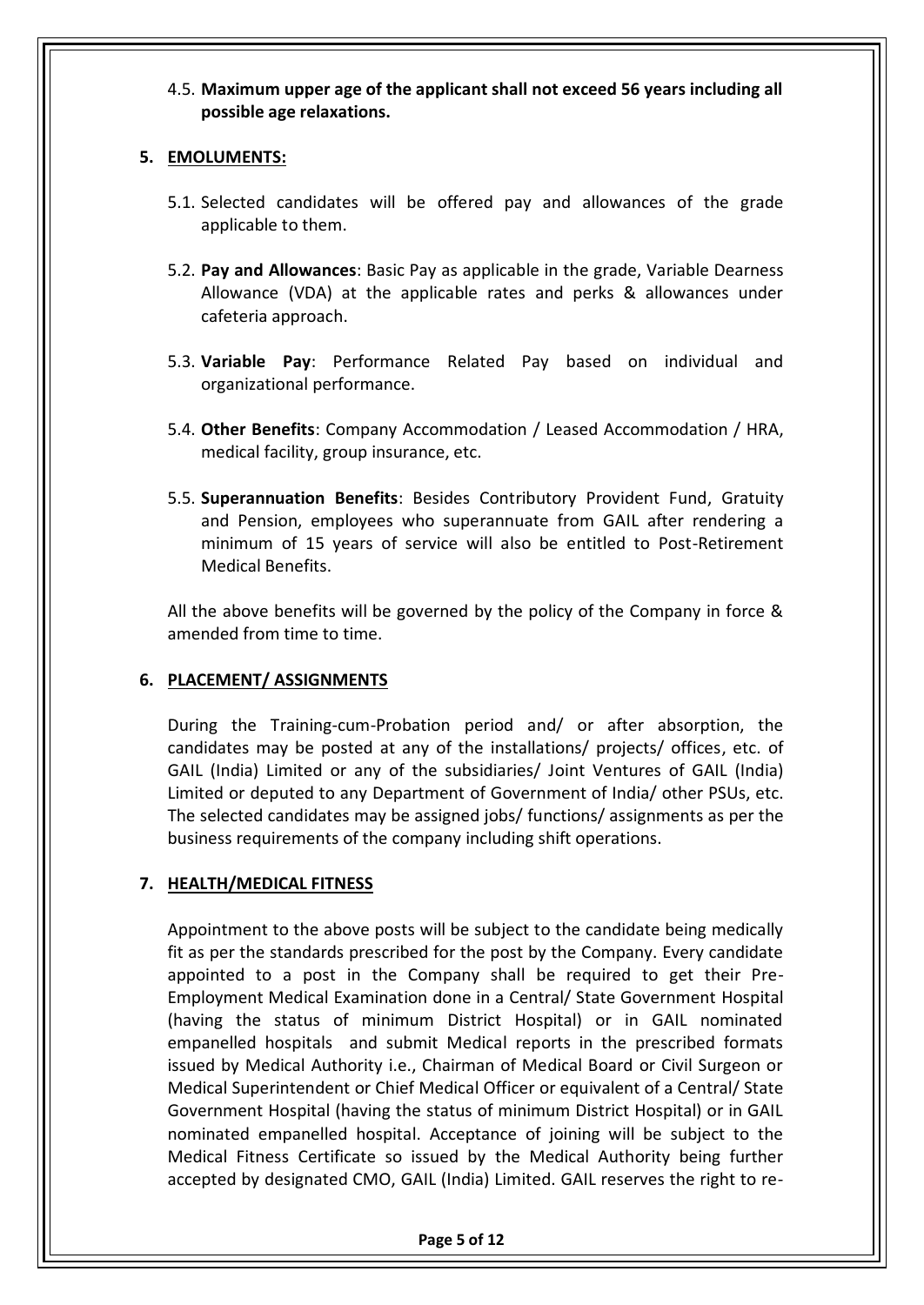examine or review the Medical Examination report submitted by the candidate without assigning any reason and the decision of designated CMO, GAIL (India) Limited will be final and binding. **Detailed guidelines on Medical Standards/ Norms for Medical Fitness and Pre-Employment Medical Examination are available on "Careers" section of GAIL website [https://careers.gail.co.in](https://careers.gail.co.in/) Candidates are advised to go through the same before they start the online application process.**

#### **8. SELECTION PROCESS AND HOW TO APPLY**

- 8.1 GAIL will be utilizing **Graduate Aptitude Test in Engineering - 2022 Marks (GATE-2022 Marks)** for recruitment of Executive Trainees in the disciplines of Instrumentation/Mechanical/Electrical during the year 2022.
- 8.2 Eligible candidates who wish to apply for the position of Executive Trainees in GAIL will be required to first register for **GATE-2022** and thereafter, appear in **GATE-2022** as per instructions and timelines notified by **GATE-2022**  Organizing Institute in one of the following relevant GATE Examination Papers:

| SI.<br>No. | Post/Discipline                               | <b>GATE Paper</b>             | Code |
|------------|-----------------------------------------------|-------------------------------|------|
| 1          | <b>Executive Trainee</b><br>(Instrumentation) | Instrumentation Engineering   | ΙN   |
|            | <b>Executive Trainee</b><br>(Mechanical)      | <b>Mechanical Engineering</b> | ME   |
| 3          | <b>Executive Trainee</b><br>(Electrical)      | <b>Electrical Engineering</b> | FF.  |

List of disciplines/branches considered equivalent to each of the above **03** disciplines advertised is given below:

| <b>GAIL Discipline</b> | <b>Disciplines/Branches</b> | Corresponding    | Correspondin      |
|------------------------|-----------------------------|------------------|-------------------|
|                        | of Engineering to be        | GATE-2022 Paper  | g                 |
|                        | considered equivalent       | to be appeared   | <b>GATE-2022</b>  |
|                        | against GAIL Discipline     | by the candidate | <b>Paper Code</b> |
| Instrumentation        | Instrumentation<br>1.       | Instrumentation  | IN                |
|                        | 2. Instrumentation &        | Engineering      |                   |
|                        | Control                     |                  |                   |
|                        | Electronics &<br>3.         |                  |                   |
|                        | Instrumentation             |                  |                   |
|                        | 4. Electrical &             |                  |                   |
|                        | Instrumentation             |                  |                   |
|                        | 5. Electronics              |                  |                   |
|                        | 6. Electrical &             |                  |                   |
|                        | Electronics                 |                  |                   |
| Mechanical             | Mechanical<br>$1_{\cdot}$   | Mechanical       | ME                |
|                        | Production<br>2.            | Engineering      |                   |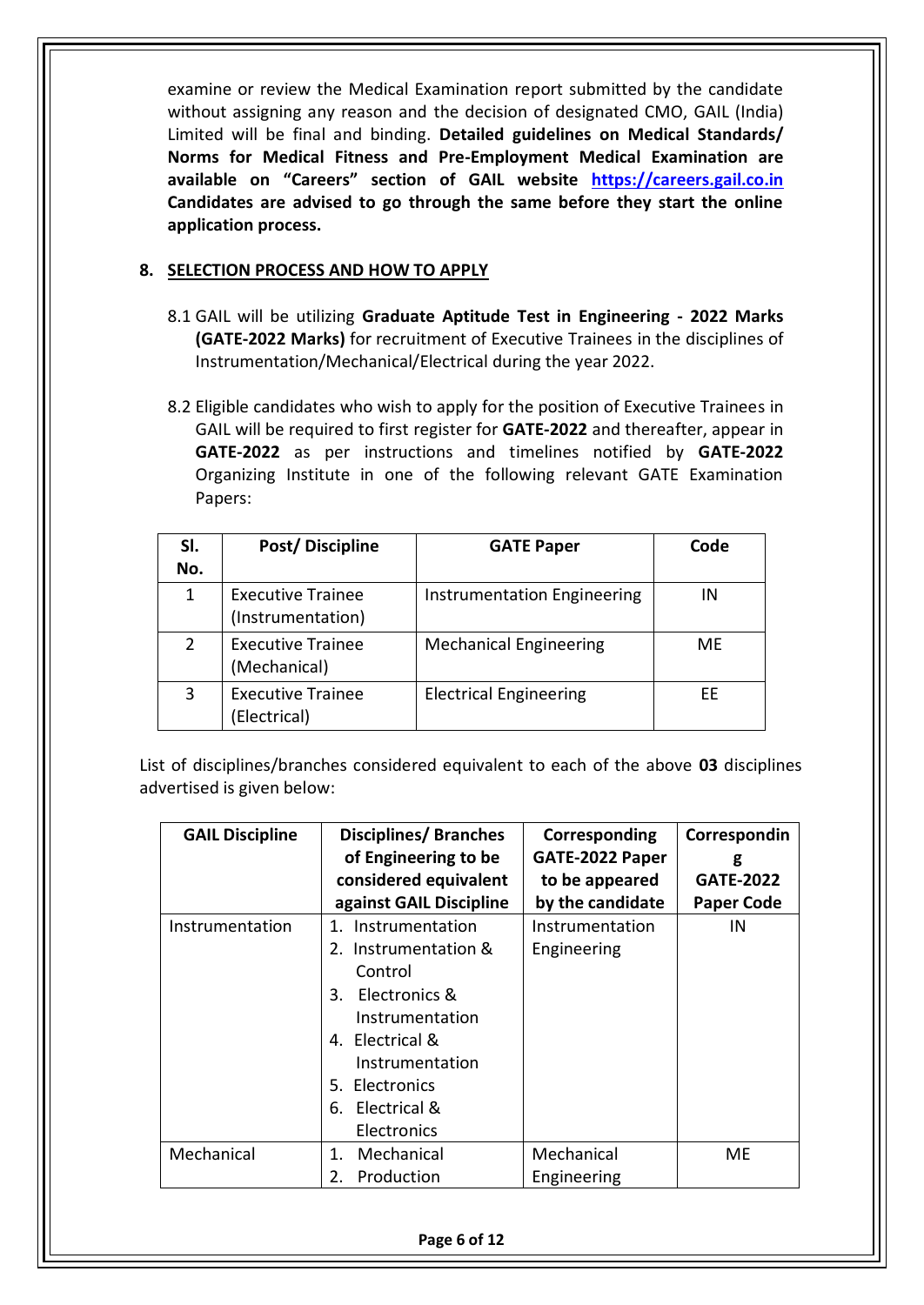|            | 3. Production &<br>Industrial<br>4. Manufacturing<br>5. Mechanical &<br>Automobile |             |    |
|------------|------------------------------------------------------------------------------------|-------------|----|
| Electrical | Electrical                                                                         | Electrical  | FF |
|            | 2. Electrical Electronics                                                          | Engineering |    |

**It may be noted that candidates having Engineering Degree in a branch/discipline other than as specified above are not eligible to apply**.

- **8.3** Based on the **GATE-2022 marks** and requirement, candidates will be shortlisted for Group Discussion and/ or Personal Interview for the position of Executive Trainee in the above disciplines. **Please note that only GATE-2022 marks is valid for this recruitment exercise. GATE marks of 2021 or prior to that is not valid.**
- **8.4** The candidates who have registered with **GATE-2022** are required to download the admit card from **GATE** Official **website** upon its activation. On receipt/ downloading of **GATE-2022 Admit card** with registration number, candidates will have to separately apply online in GAIL indicating their **GATE-2022** Registration Number in the "**Careers**" section of GAIL website [https://gailonline.com](https://gailonline.com/) . For this purpose, the relevant link will be made available in the "**Careers**" section of our website [https://gailonline.com](https://gailonline.com/) . **It may be noted that application without valid GATE-2022 registration number will be rejected.**
- 8.5 Please ensure that the **GATE-2022 Registration number** which is mentioned on your **GATE-2022 admit card**, is entered correctly in the online application. Name should be filled up as appearing in your **GATE-2022 Admit card**. **No request with respect to making changes in any data / particulars entered by the candidate in the online application will be entertained, once the application is submitted successfully.**
- 8.6 **Candidates will be required to apply online through GAIL website:** [https://gailonline.com](https://gailonline.com/) only, indicating their **GATE-2022** Registration Number. No other means/ mode of application shall be accepted. The relevant link will be made available from **1100 hrs on 15.02.2022 till 1800 hrs on 16.03.2022.**
- 8.7 A candidate can apply for **one post/discipline** only. Candidates applying for more than one post/ discipline will not be considered.
- 8.8 After successful submission of online application by the candidate, a unique registration number shall be generated by the system and a message shall be displayed in the system that the online application has been submitted successfully and an auto generated email mentioning the unique registration number shall reach to the candidate informing that his/ her application has been submitted successfully.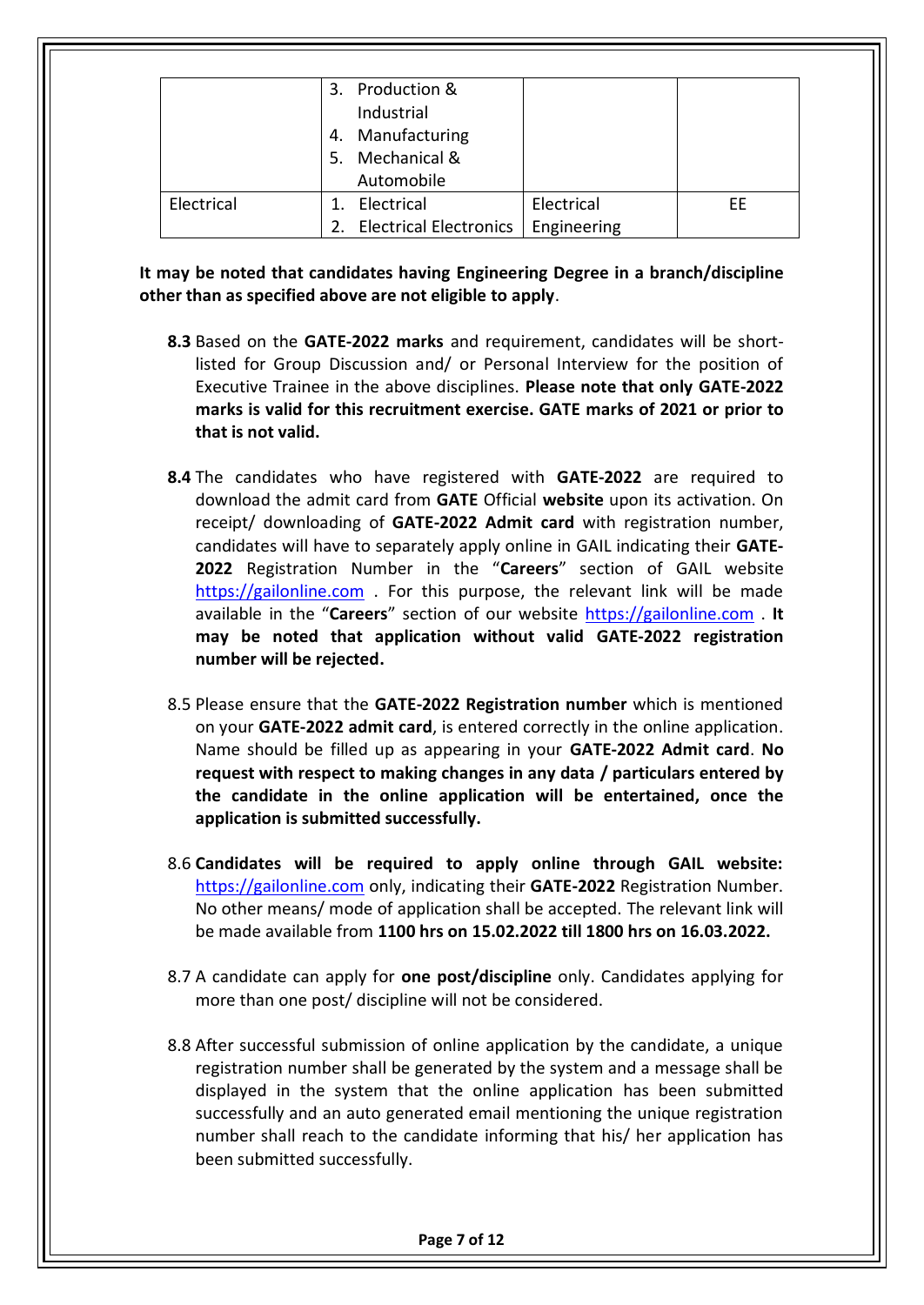- 8.9 After applying online, candidate is required to take a printout of the Application Form generated by the system with unique registration number. The candidate has to affix his/ her recent passport size colour photograph in the space provided in the application and put his/ her signature as per instructions provided and keep it with him/ her safely. Candidates called for Group Discussion and/ or Personal Interview will be required to produce the same application form at the time of Group Discussion and/ or Personal Interview. **Candidates should not send print out of the online application to any of the offices of GAIL (India) Limited.**
- 8.10 The passport size photograph affixed by the candidate should be same as submitted along with GATE-2022 application form. In case, the candidate is called for Group Discussion and/ or Personal Interview, he/ she will be required to produce his/her **original GATE-2022 admit card**, **GATE-2022 official score card,** printout of the online application form as indicated above (**Clause 8.9**) and other relevant documents (both original and one set of **selfattested** photocopy) as indicated below:

(i) Document in support of Date of Birth proof (matriculation/Class-X Marksheet/Certificate).

- (ii) All Certificates/ Testimonials in respect of qualifications (all semester/ year wise Mark Sheet(s), Degree and Diploma certificates starting from matriculation onwards).
- (iii) Offer letter along with last pay slip/Experience certificates/ Documents issued by the Employer in support of experience details mentioned by the candidate in the online Application Form (if having experience).
- (iv) (a) Only such PwBD category candidates would be eligible to get the applicable benefit of reservation / concessions whose relevant disability percentage is **40%** and above. For claiming the benefit of reservation/ concessions applicable for **PwBDs**, the candidates will have to submit a disability certificate as per formats prescribed by the Ministry of Social Justice and Empowerment vide notification no. G.S.R. 591 (E) dated 15.06.2017 in support of their claim.
	- (b) Candidates belonging to **SC/ST** category should produce their caste certificate in the prescribed format issued by Competent Authority as prescribed by Government of India in support of their claim.
	- (c) Candidates belonging to **OBC (Non‐Creamy Layer)** category should produce their **latest** caste certificate in the prescribed format applicable for purpose of reservation in appointment to posts under Government of India/Central Government Public Sector Undertaking as contained in DOPT Memo No. 36036/2/2013- Estt. (Res.) dated 30- 05-2014 from a competent authority issued in the year of advertisement. The name of the Caste and Community indicated in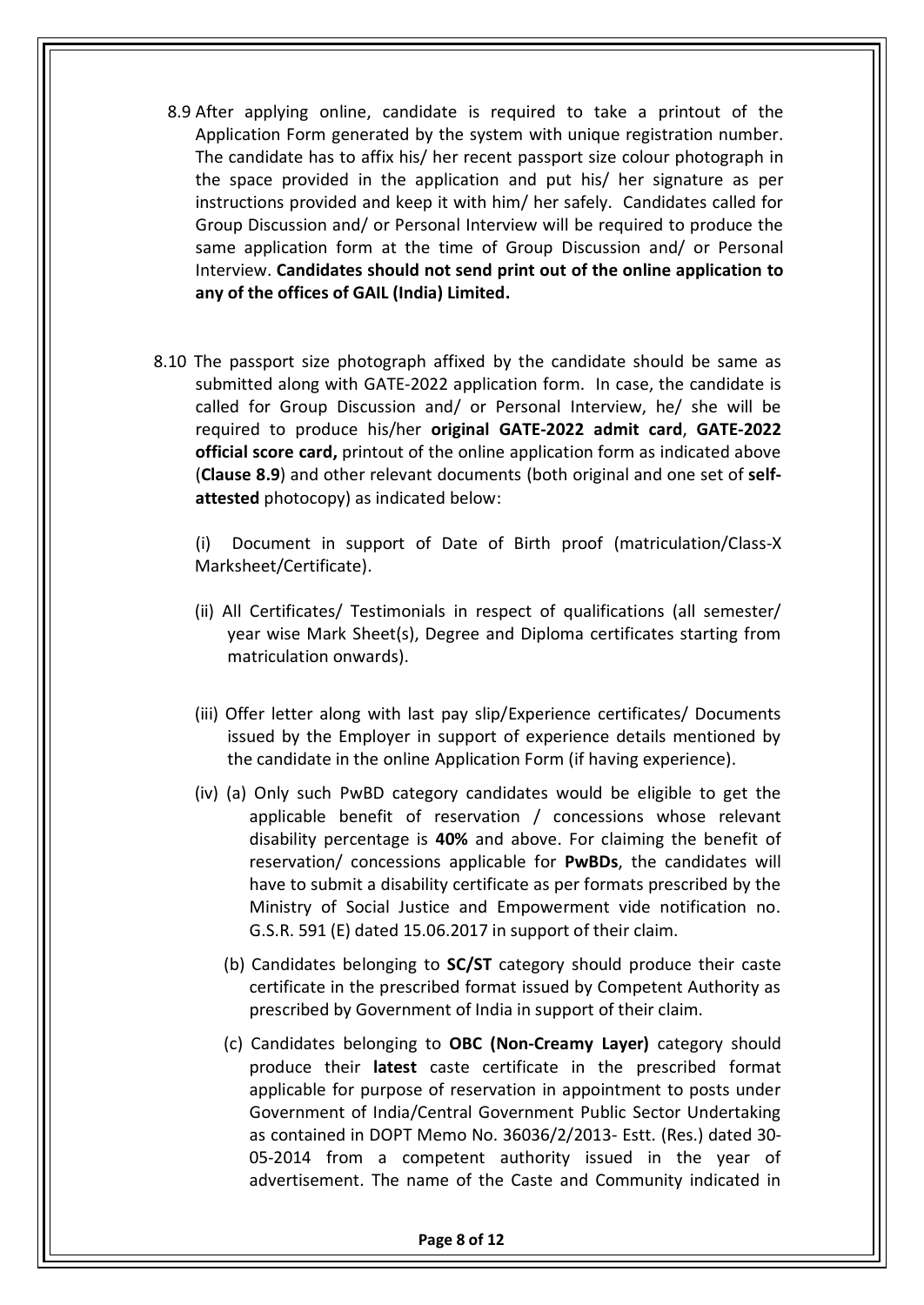the OBC (NCL) Certificate must appear in the Central List of Other Backward Classes. In case, the candidate fails to produce his **latest** caste certificate in the prescribed format issued by Competent Authority as prescribed by Government of India, his/ her candidature will not be considered. Further, OBC (NCL) candidates will have to give a self-undertaking indicating that they belong to OBC (NCL) category at the time of participating in the Selection Process, if shortlisted for the same.

- (d) Candidates seeking reservation under EWS category will have to submit at the time of Group Discussion and/or Interview, an Income and Asset Certificate issued by Competent Authority. The prescribed format and the Competent Authority have been given in Department of Personal & Training Office Memorandum No. 36039/1/2019-Estt (Res) dated 31.01.2019. The EWS certificate issued by Competent Authority should be valid on the closing date for receipt of online application in GAIL.
- (d) Prescribed format of caste certificate for SC/ST/OBC(NCL), EWS and PwBD certificate can be downloaded from **"Careers"** section of GAIL Website **[https://careers.gail.co.in](https://careers.gail.co.in/)**
- (e) Ex‐servicemen Proof (in case of Ex‐servicemen candidates).
- (v) NOC/ Forwarding Letter from the employer in case the candidate is employed in Central/ State Government Department, Central/ State PSUs or Semi Government organization.

In case, any candidate fails to produce the above including relevant and applicable caste certificates in prescribed formats and other documents at the time of Group Discussion and/ or Personal interview, his/ her candidature will not be considered.

#### 8.11 **There is no separate fee for applying for the above posts of Executive Trainees in GAIL.**

- 8.12 Furnishing of wrong/ false/ incomplete information in the online application will lead to disqualification of the candidate and GAIL will not be responsible for any of the consequences of furnishing such wrong/ false/ incomplete information. Since all the applications will be screened without documentary evidence/ proof, the candidates must satisfy themselves of the suitability for the position to which they are applying.
- 8.13 The candidates should ensure that they fulfill all eligibility criteria and other conditions as specified above and that the particulars furnished by them in the online application are correct in all respects. Mere submission of online application successfully does not imply that the Company (GAIL) has been satisfied about the candidate's eligibility. In case it is detected at any stage of the selection process that a candidate does not fulfill any of the eligibility criteria, and/ or that he/ she has furnished any incorrect information or has suppressed any material fact(s), his/ her candidature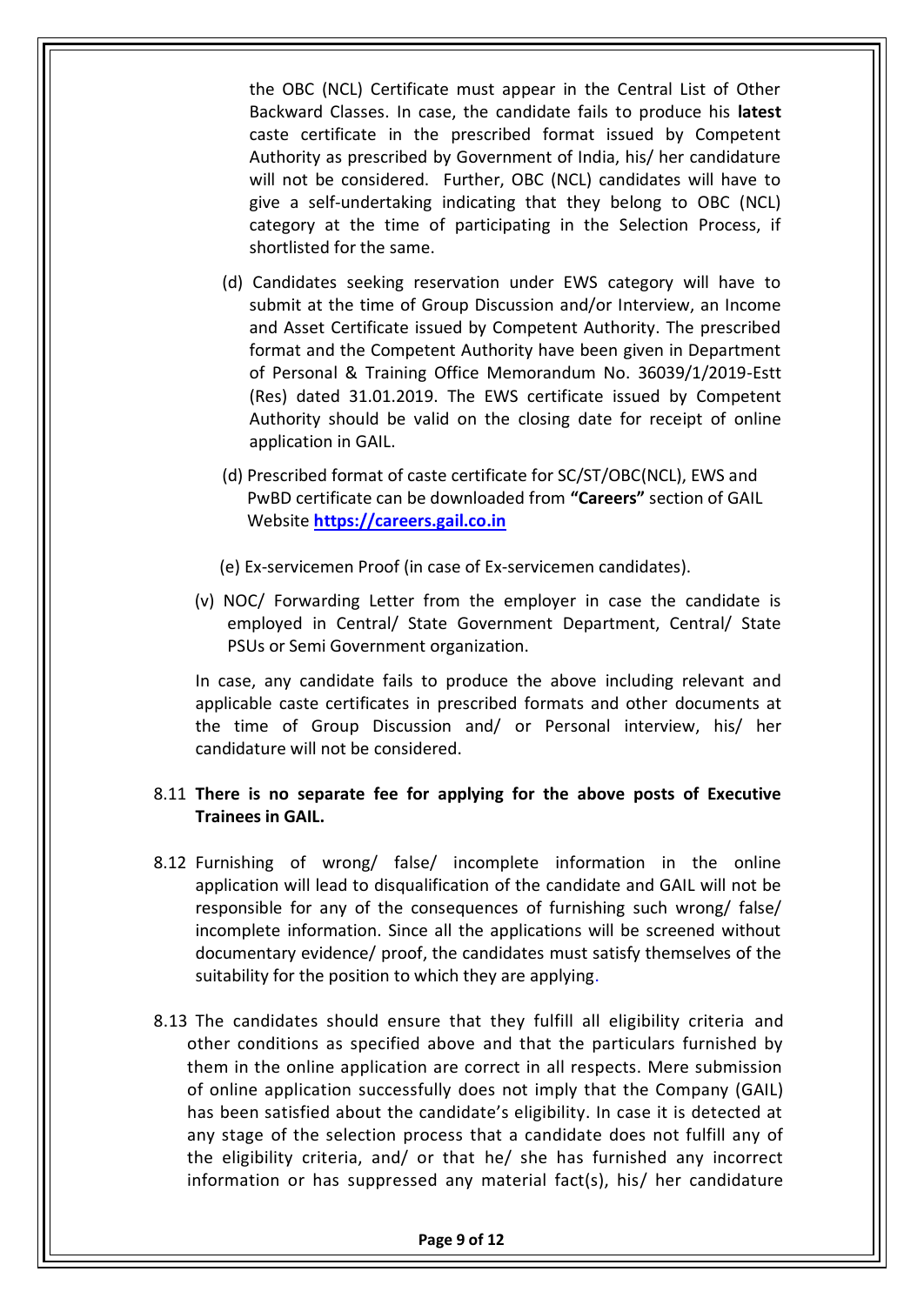will stand cancelled. If any of these shortcomings(s) is/ are detected even after appointment, his/ her services will be summarily terminated.

#### 9 **OTHER TERMS & CONDITIONS AND GENERAL INSTRUCTIONS**

- 9.1 Only Indian Nationals are eligible to apply.
- 9.2 Request for change of Mailing address/ e-mail ID/ category/ discipline as declared in the online application will not be entertained.
- 9.3 Candidates should possess a valid e-mail ID and mobile number. Candidates are advised to keep the e-mail ID (to be entered compulsorily in the online application form) and mobile number active for at least one year. No change in the e-mail ID will be allowed once entered. All future correspondence with candidates shall be done through e-mail only. Responsibilities of receiving, downloading and printing of information/ communication etc. will be of the candidate. GAIL will not be responsible for any loss of e-mail sent, due to invalid/ wrong e-mail ID provided by the candidate.
- 9.4 Category **(SC/ST/OBC(NCL)/EWS/PwBD)** once filled in the online application form will not be changed and no benefit of other category will be admissible later on. The reserved category candidates and EWS/PwBD category candidates are required to submit requisite Caste/Tribe/EWS/PwBD certificate in the prescribed format, issued by Competent Authority as prescribed by the Government of India, at the time of further selection process, if called for the same.
- 9.5 The OBC category candidates who belong to "CREAMY LAYER" are not entitled for OBC concession and such candidates have to indicate their category as "General". The OBC (Non-Creamy Layer) category candidates are required to submit requisite certificate (**latest**) in the prescribed format, issued by Competent Authority as prescribed by the Government of India, at the time of further selection process, if called for the same.
- 9.6 Candidates employed in Central/ State Government Department, Central/ State PSUs or Semi Government Organization must produce No Objection Certificate (NOC) at the time of Group Discussions and/ or Personal Interview from their present employer, if they qualify for Group Discussions and/ or Personal Interview. In case, the candidate fails to produce the NOC from his/ her present employer at the time of Group Discussions and/ or Personal Interview, his/ her candidature will not be considered.
- 9.7 GAIL reserves the right to raise the minimum eligibility standards. The Management reserves the right to fill or not to fill all or any positions without assigning any reason whatsoever. GAIL also reserves the right to cancel/ restrict/ enlarge/ modify/ alter the recruitment process, if need arises, without issuing any further notice or assigning any reason whatsoever.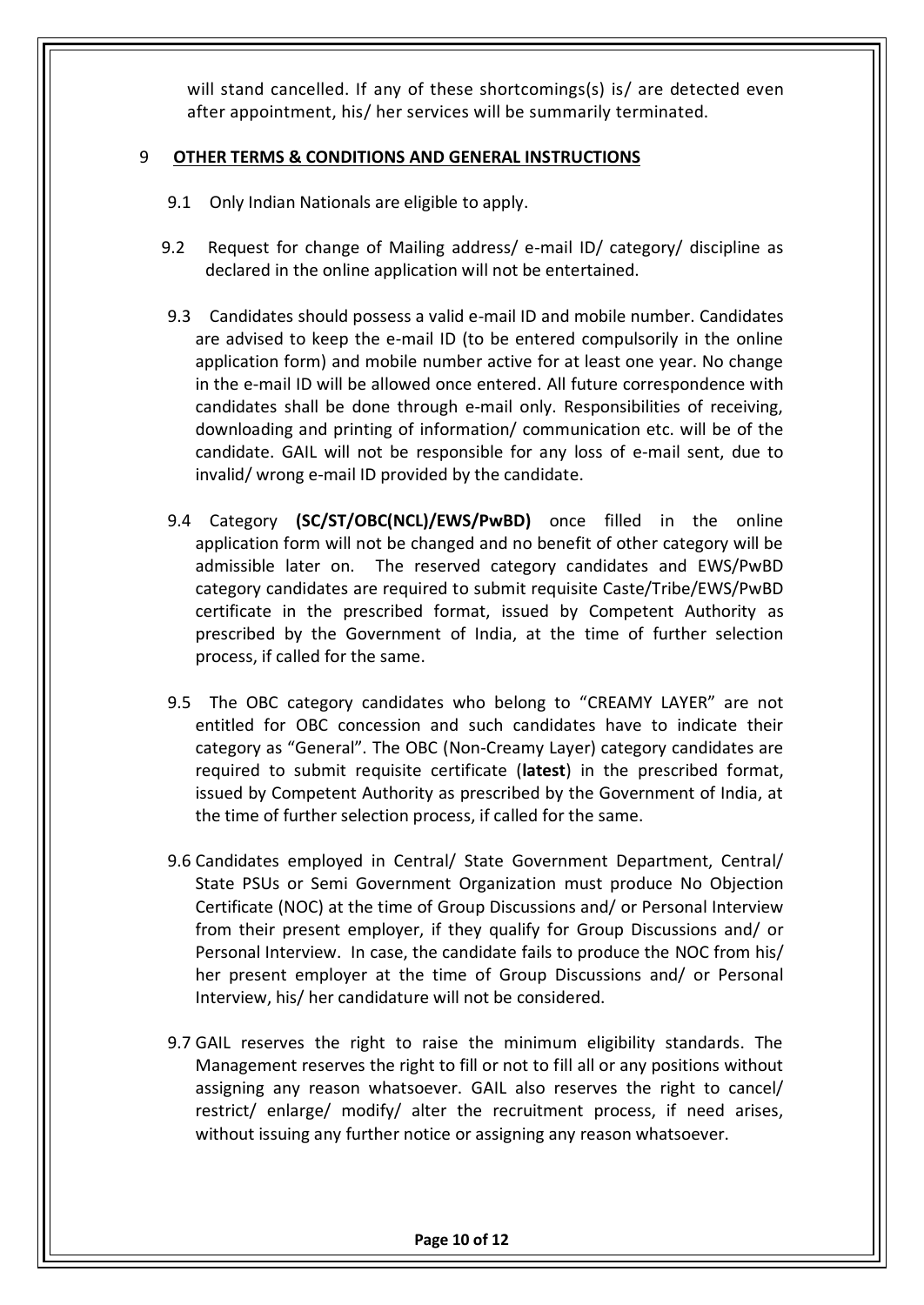- 9.8 The prescribed qualifications and other eligibility conditions are the minimum and mere possession of the same does not entitle a candidate to appear in the selection process. GAIL's decision shall be final in this regard.
- 9.9 List of candidates shortlisted for Group Discussion and/ or Personal Interviews and also the list of selected candidates for appointment for the above posts will be displayed on GAIL Website [https://gailonline.com](https://gailonline.com/) for the information of the candidates in due course of time. Candidates are advised to visit GAIL Website for latest updates.
- 9.10 Any canvassing directly or indirectly by the applicant will disqualify his/ her candidature.
- 9.11 Any dispute with regard to recruitment against this advertisement will be settled within the jurisdiction of Delhi Court only.
- 9.12 Candidates can go through the **"Frequently Asked Questions (FAQs)"**  available in the "Careers" section of GAIL Website [https://gailonline.com](https://gailonline.com/) . In case, any particular query is not covered in the FAQs, the candidates can write to GAIL at [career@gail.co.in](mailto:career@gail.co.in) specifying the advt. no. and name of the post in the subject of email.
- 9.13Any revision, clarification, addendum, corrigendum, time extension, etc. to the above advertisement will be hosted on **"**Careers**"** section of GAIL website: [https://gailonline.com](https://gailonline.com/) only and no separate notification shall be issued in the press. Candidates are requested to visit the website regularly to keep themselves updated.
- 9.14 All the details given in the online form will be treated as final and no changes will be entertained later.

| FOR GATE-2022    |                                                   |                                |  |
|------------------|---------------------------------------------------|--------------------------------|--|
| SI <sub>No</sub> | <b>Activity</b>                                   | Date                           |  |
| 1                | Commencement of GATE online Application           | 30th August 2021               |  |
|                  | Processing System (GOAPS) Website opens for       |                                |  |
|                  | Enrolment, Application Filling and Application    |                                |  |
|                  | Submission                                        |                                |  |
| $\overline{2}$   | Last Date for Submission of Online Application    | 24th September 2021            |  |
|                  | through Website for GATE-2022                     |                                |  |
| <b>FOR GAIL</b>  |                                                   |                                |  |
| 1                | Opening of GAIL website for online submission of  | 15 <sup>th</sup> February 2022 |  |
|                  | application by candidates indicating GATE-2022    |                                |  |
|                  | <b>Registration Number</b>                        |                                |  |
| $\mathcal{P}$    | Last date for submission of online application in | $16th$ March 2022              |  |
|                  | <b>GAIL by candidates</b>                         |                                |  |

#### **10 IMPORTANT DATES**